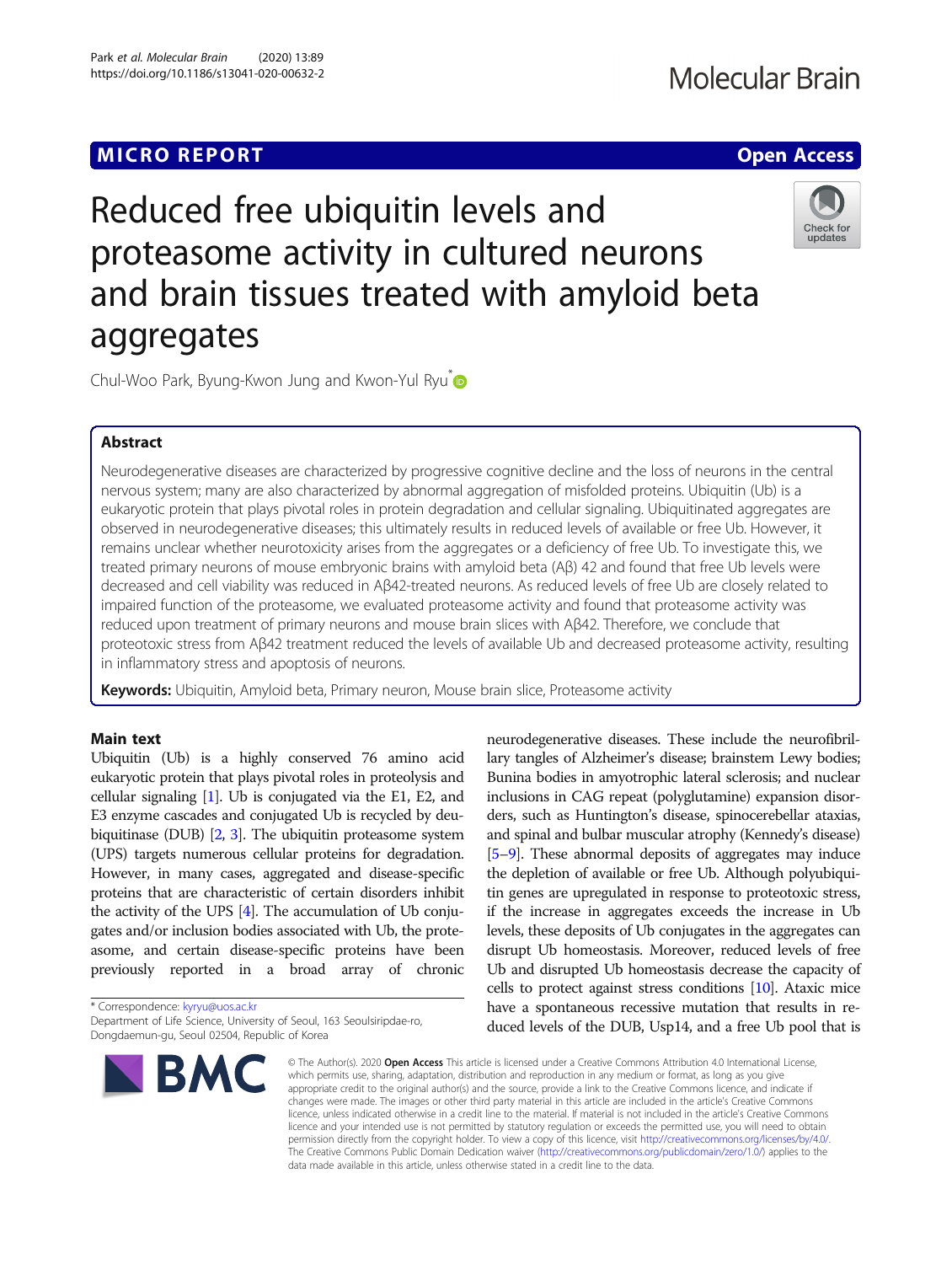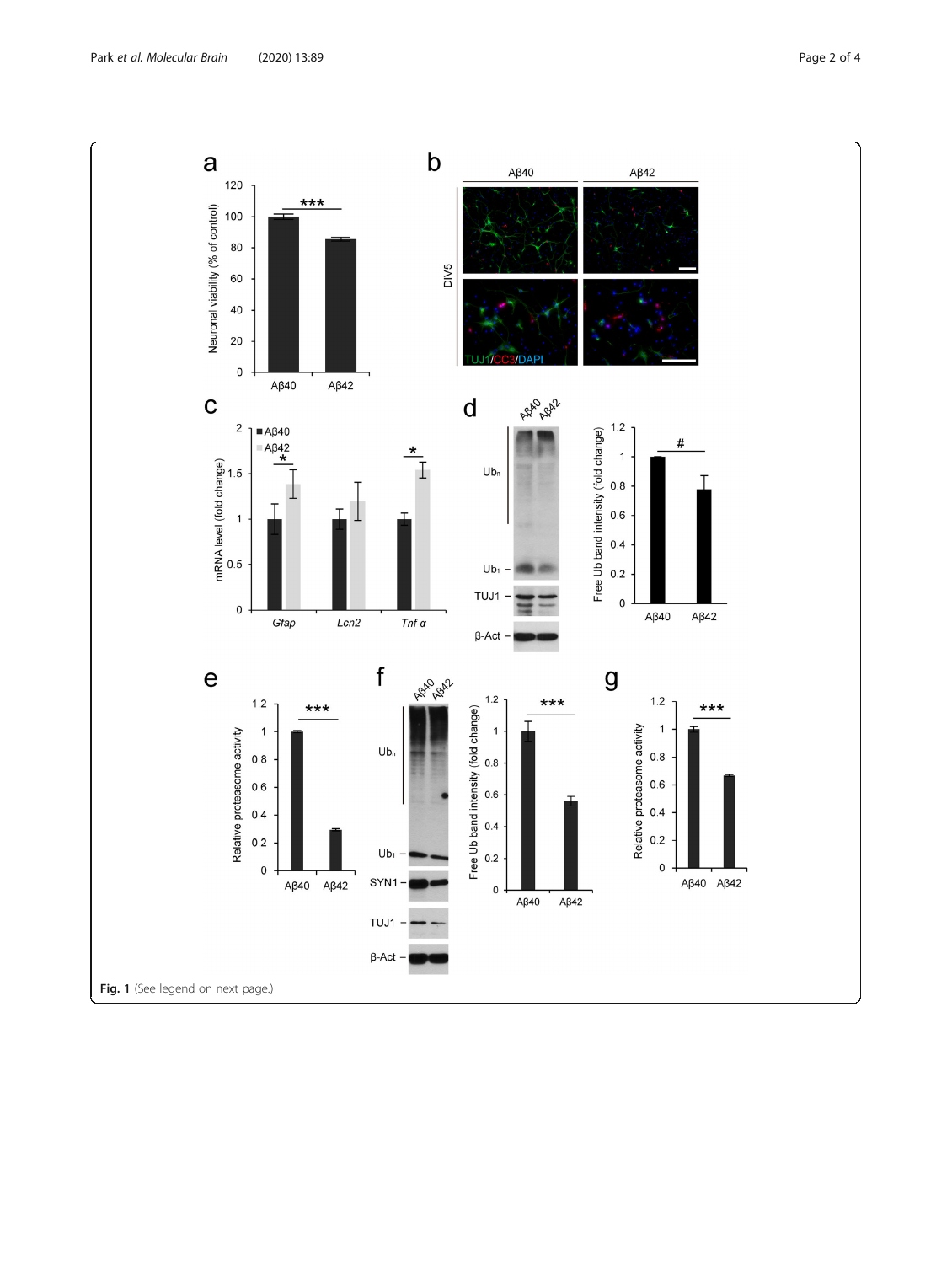#### <span id="page-2-0"></span>(See figure on previous page.)

Fig. 1 Reduced free Ub levels and proteasome activity in neurons and brain slices treated with Aβ. (a) Cell viability detection with MTT assay. Primary neurons were isolated from mouse embryonic brains at 14.5 dpc and treated with Aβ40 or Aβ42 at DIV1 and analyzed by MTT assay at DIV5 (n = 3 per group). (b) Primary neurons were treated with Aβ40 or Aβ42 at DIV1 and stained for TUJ1 and CC3 at DIV5. DNA was visualized with DAPI. Scale bar, 100 μm (c) Gfap, Lcn2, and Tnf-α mRNA levels were determined by qRT-PCR in Aβ40- or Aβ42-treated primary neurons (n = 3 per group). The expression levels of Gfap, Lcn2, and Tnf-a were normalized to Gapdh levels and are expressed as the fold change relative to Aβ40-treated neurons. (d) Immunoblot detection of Ub (free, Ub<sub>1</sub>; conjugates, Ub<sub>n</sub>) and TUJ1 in Aβ-treated primary neurons. The neurons were treated with Aβ40 or Aβ42 at DIV1 and harvested at DIV5. TUJ1 was used as a neuronal marker and β-actin (β-Act) was used as a loading control (left). Band intensities of free Ub were calculated using ImageJ software, normalized to the loading control β-actin, and are expressed as the fold change relative to Aβ40-treated neurons (n = 3 per group) (right). (e) Aβ40- and Aβ42-treated primary neurons were harvested at DIV5 and subjected to a proteasome activity assay ( $n = 3$  per group). Proteasome activities were calculated by subtracting the values of MG-132 treated samples from those of experimental samples and are expressed as the fold change relative to Aβ40-treated neurons. (f) Immunoblot detection of Ub, TUJ1, and SYN1 in Aβ-treated brain slice cultures. The slices were treated with Aβ40 or Aβ42 at DEV1 and harvested at DEV5. TUJ1 and SYN1 were used as neuronal markers and β-actin was used as a loading control (left). Band intensities of free Ub were calculated as above (n = 4 per group) (right). (g) Aβ40- and Aβ42-treated brain slices were subjected to a proteasome activity assay at DEV5 as above (n = 3 per group). All data are expressed as the means  $\pm$  SEM from the indicated number of samples and representative images or immunoblot results are shown.  ${}^{#}P$  < 0.1;  $*P < 0.05$ ;  $**P < 0.001$  vs control

reduced by approximately 35% in most tissues [\[11](#page-3-0)]. However, studies on the correlation between proteotoxic stress and reduced levels of free Ub are lacking.

To investigate the relationship between Ub homeostasis and proteotoxic stress, we used amyloid beta (Aβ) 42 as a proteotoxic stress inducer in primary neurons. It is well known that Aβ42 is prone to assemble into insoluble extracellular fibrils and that neurons uptake these Aβ fibrils to form insoluble intracellular aggregates. To investigate whether Aβ affects cell viability, we pretreated the Aβ42 peptide to induce fibril structure formation [\[12](#page-3-0)] and used Aβ40 as a control. Primary neurons at days in vitro 1 (DIV1) were treated with Aβ peptides to evaluate their effects on neural differentiation and development. Using MTT assays, we found that neuronal viability was significantly decreased after Aβ42 fibril treatment (Fig. 1a). Although Aβ42 treatment reduced neuronal viability, it is possible that neuronal structures such as neurites and soma were not affected in the surviving neurons. We checked the morphology of Aβ-treated neurons via immunofluorescence and found that most neurons were damaged upon Aβ42 treatment. Moreover, levels of the apoptosis marker, cleaved caspase-3 (CC3) [[13\]](#page-3-0), were increased in Aβ42-treated neurons (Fig. 1b). In our primary neuron cultures, neural stem cells (NSCs) accounted for 50% of the total seeded cell population. Astrocytes can differentiate from NSCs under stress conditions. To investigate whether the differentiation into astrocytes was increased upon Aβ treatment, we determined the expression levels of *Gfap* and found that they were significantly increased in Aβ42-treated neurons (Fig. 1c). To determine whether increased expression levels of *Gfap* induce the reactive astrocyte phenotype, we measured the expression levels of Lcn2 and  $Tnf-\alpha$  (Fig. 1c). Lcn2 has previously been reported to be secreted by reactive astrocytes and to

induce the apoptosis of damaged neurons [[14\]](#page-3-0). Thus, increased Lcn2 levels is one of the markers of reactive astrocytes. Tnf-α levels were measured to detect the induction of inflammation. Interestingly, there were no differences in Lcn2 expression levels between Aβ40- and Aβ42-treated neurons, indicating that Aβ42-induced neuronal death was not caused by reactive astrocytes, at least under our experimental conditions. However, neuronal death resulted in increased levels of the inflammatory cytokine,  $Tnf-\alpha$ .

Reduced free Ub levels are known to affect neuronal viability and in an ataxic mouse model, free Ub levels are decreased in the brain. Therefore, we measured Ub levels in Aβ-treated neurons (Fig. 1d). Aβ42-treated neurons had lower levels of free Ub and higher levels of high molecular weight Ub conjugates, indicating that extracellular Aβ42 peptides induced the formation of intracellular aggregates, with free Ub depletion, resulting in higher levels of neuronal apoptosis than those induced by Aβ40. In fact, expression levels of both polyubiquitin genes, Ubb and Ubc, and total Ub levels were not different between Aβ40- and Aβ42-treated neurons (Supplementary Fig. 1a), which also supported that reduced levels of free Ub, not total Ub, affected cell viability. To determine the correlation between reduced levels of free Ub, Aβ42, and neuronal viability, we assessed proteasome activity in Aβ42-treated cells, because it was previously reported that Aβ fibrils inhibit proteasome activity, resulting in abnormal protein turnover and neuronal death [[15\]](#page-3-0). Proteasome activity was significantly reduced in Aβ42-treated primary neurons (Fig. 1e). These results suggest that Aβ42 fibrils induced the depletion of available Ub and inhibited proteasome activity, which affected neuronal viability.

Since we observed reduced levels of free Ub and decreased proteasome activity in Aβ42-treated primary neurons, we investigated whether these results could be recapitulated in brain tissue. We first used Ubb